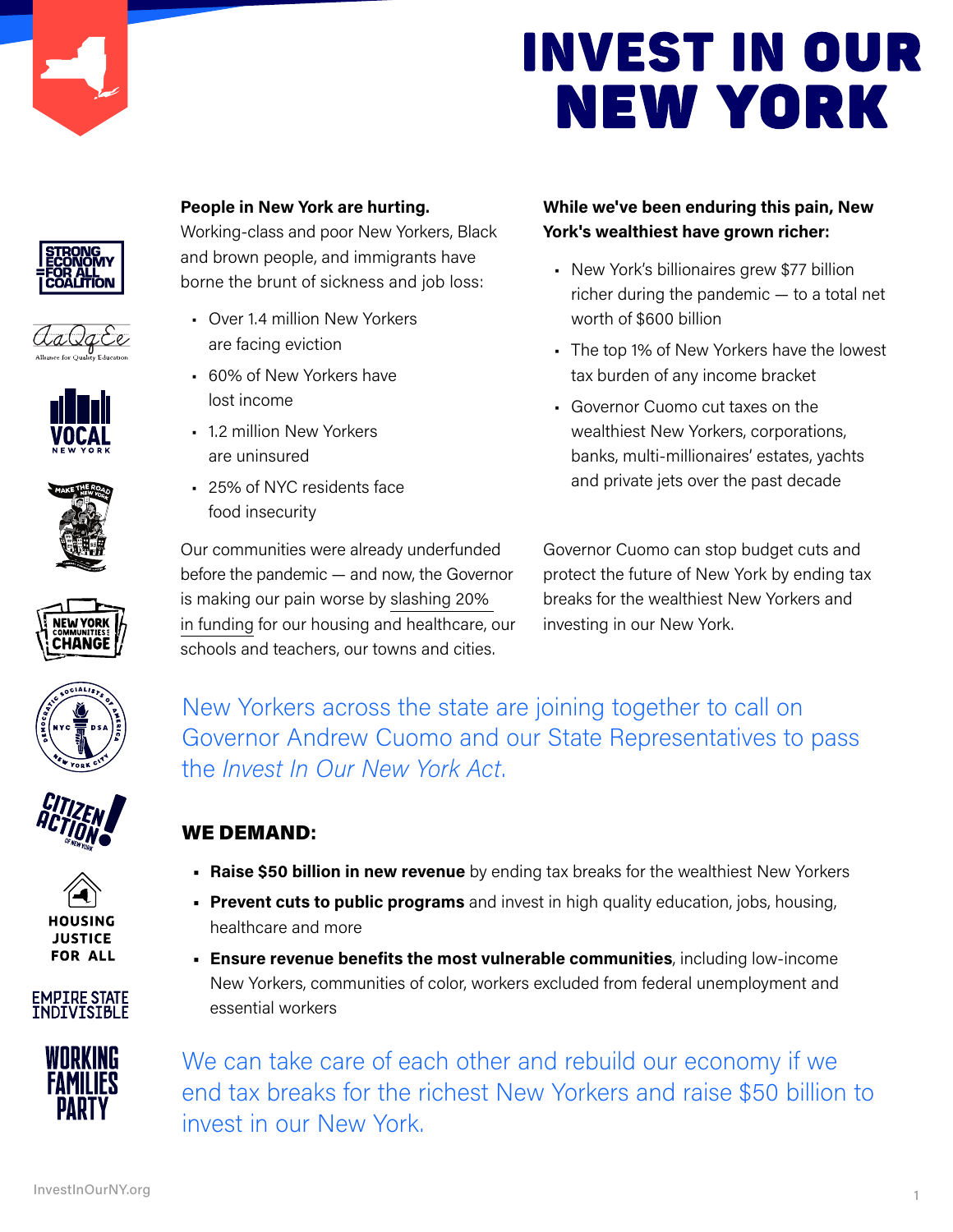

#### THE PLAN: PASS THE INVEST IN OUR NEW YORK ACT

The Invest in Our New York Act is a package of six state bills that raises \$50 billion to ensure we can take care of each other and rebuild our economy by ending tax breaks for the wealthiest New Yorkers. Here's how it works:

## **Tax High Incomes**

#### Bill #1: Progressive Income Tax

Creates an equitable tax system where New Yorkers pay a higher rate if they earn significantly more money.

#### Raises: \$12-18 billion

Right now, individuals with incomes between \$21,400 and \$1,077,550 all pay roughly the same tax rate of 6.5%. Higher earners should pay a higher rate. The Progressive Income Tax raises the tax rates on the top 5% of New Yorkers (\$300,000 and above).

#### NEW YORKERS WILL BARELY FEEL THE CHANGE

New York's average income tax rate by income level, current vs. proposed Source: NY Department of Taxation and Finance



#### Bill #2: Capital Gains Tax

Taxes income from investments like stocks the same as wages.

#### Raises: \$7 Billion

Right now, rich people make much of their income from investments like stocks, not from their jobs. The federal government taxes investment income at a much lower rate than the income we make at our jobs. New York can fix this by adding a tax to investment income that's equal to the tax break the rich are getting from the federal government.

#### THE WEALTHY DERIVE MOST INCOME FROM CAPITAL, NOT WAGES

Labor and investment income as a % of total income, 2017

Source: Congressional Budget Office

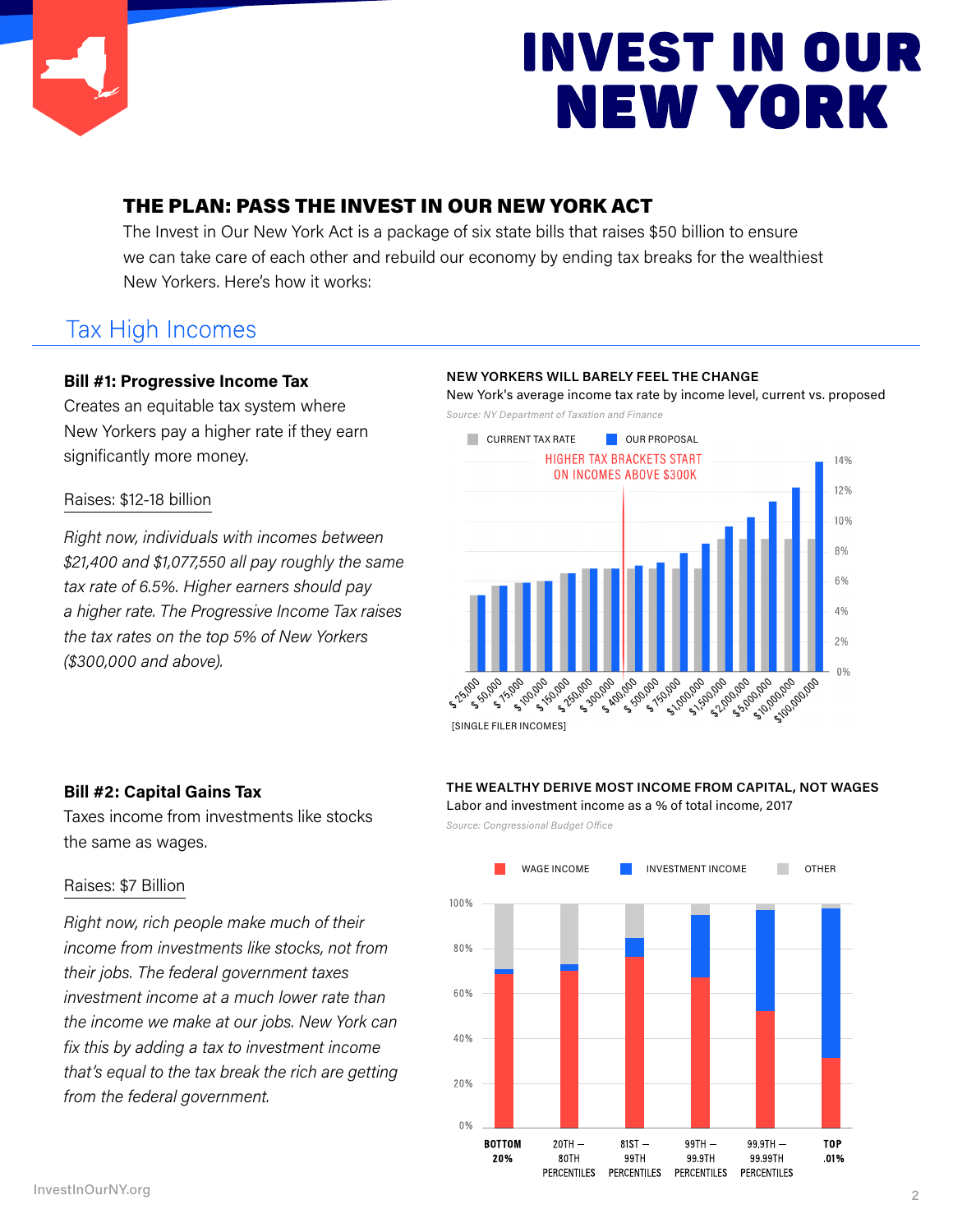

### **Tax Wealth**

#### Bill #3: Heirs' Tax

A progressive tax on large sums of inherited wealth.

#### Raises: \$8 billion

Many rich people make their money not from going to work, but from inheriting enormous sums of money. Working people pay taxes on the entirety of the income they make each year — the income they make from work but rich people can make \$5 million in a year through inheritance and pay no tax on it. Inheritance that will not be affected by this tax: family houses up to \$2 million, money from pensions or retirement funds, and family farms.

#### MOST NEW YORKERS WOULDN'T BE AFFECTED BY AN INCREASED TAX ON INHERITANCES

Only the top 1 percent of inheritances would be affected, and only amounts in excess of \$250,000.

Source: Federal Reserve Board, 2019, Survey of Consumer Finances



#### Bill #4: Billionaires' Tax

A Billionaires' tax & a Constitutional amendment to allow an additional tax on wealth.

#### Raises: \$23 billion in the first year, \$1.3 billion per year thereafter

New York already has a wealth tax: it's called a property tax. Homeowners pay it every year. Meanwhile, if you own a massive stock portfolio, it is not taxed. A Billionaires' tax would treat billionaires' gains in wealth as income, and these increases would be taxed at income tax rates. Additionally, a constitutional amendment would allow the state to tax large sums of intangible wealth — like stocks, bonds and company ownership — in the future.

New York's 120 billionaires have a net worth of over \$600 billion—and grew \$77 billion richer during the pandemic (March–June, 2020)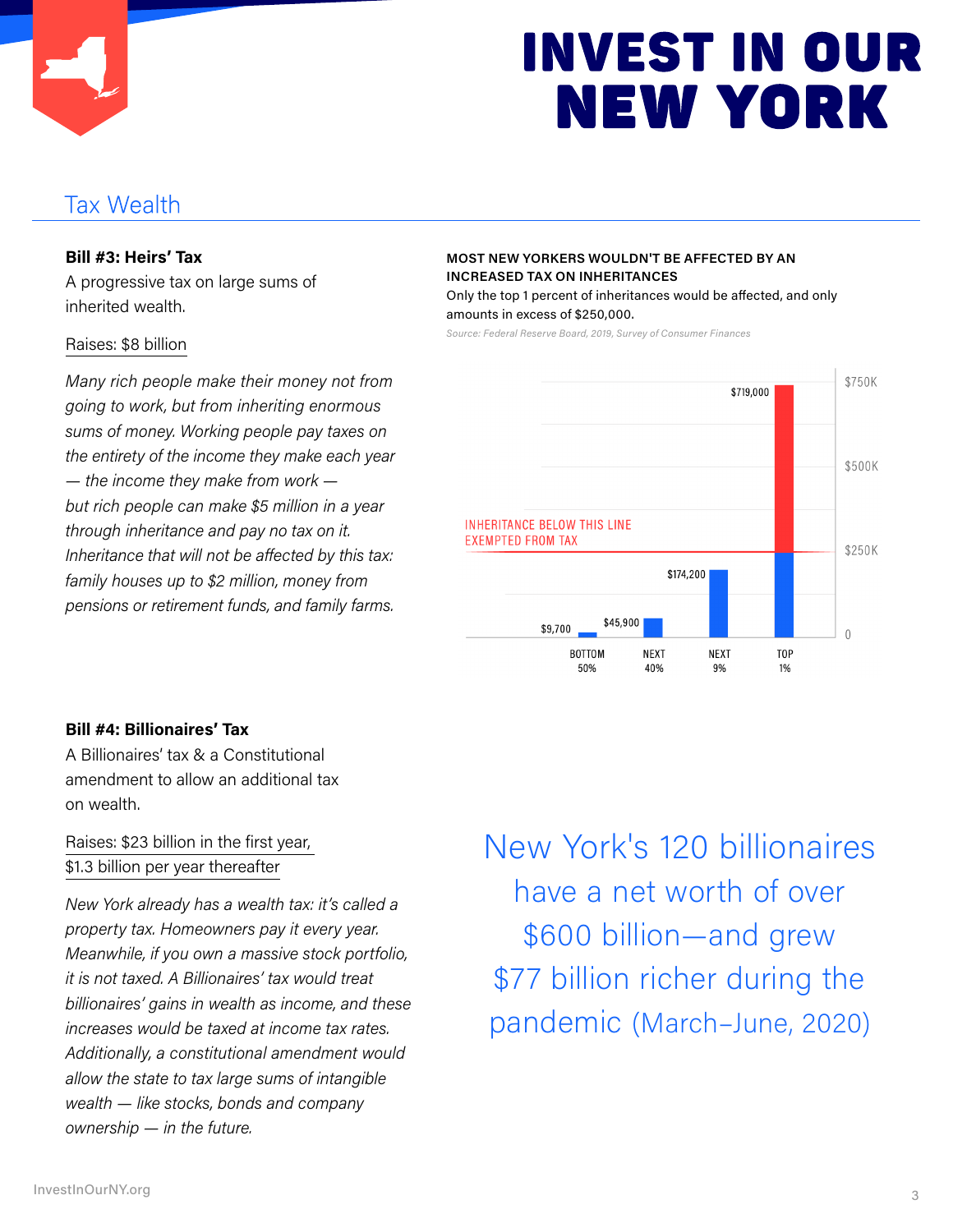

## **Tax Corporations and the Financial Sector**

#### Bill #5: Wall Street Tax

A small tax on Wall St. financial transactions

#### Raises: \$12-29 billion

Unlike other major financial centers like London and Hong Kong, New York currently doesn't place any tax on financial transactions. The financial industry is the largest industry in New York State: it makes up 30% of the state economy. This bill places small taxes on trades of stocks, bonds, and derivatives — a similar tax on stocks existed in NY until 1981.

#### THE FINANCE INDUSTRY IS A SIGNIFICANT PART OF NEW YORK'S ECONOMY BUT GOES LARGELY UNTAXED

The finance industry has disproportionately benefitted from the economic growth of the last 40 years.

Source: US Bureau of Economic Analysis

- FINANCE INDUSTRY
- REST OF NYS ECONOMY



#### Bill #6: Corporate Tax

A bill to repeal the Trump tax cuts, by restoring taxes on the profit a corporation makes each year

#### Raises: \$9 billion

In 2017, Trump's tax cuts reduced the federal corporate profit tax rate from 35% to 21%, and Trump cut taxes on real estate businesses by 20%. New York can end these tax breaks in our state so that businesses pay the same tax as they did three years ago.

#### THE "BIG FIVE" TECH CORPORATIONS HAVE PROFITED WHILE SMALL BUSINESSES HAVE FOLDED

Amazon, Facebook, Microsoft, Apple and Alphabet generated \$38 billion in profits in the third quarter of 2020 alone. Meanwhile, these and other corporations laid off thousands of workers during the pandemic, meaning those profits largely went directly into shareholders' pockets instead of back into the economy.

Source: The Washington Post, "America's biggest companies are flourishing during the pandemic and puttin thousands of people after work," December 16, 2020